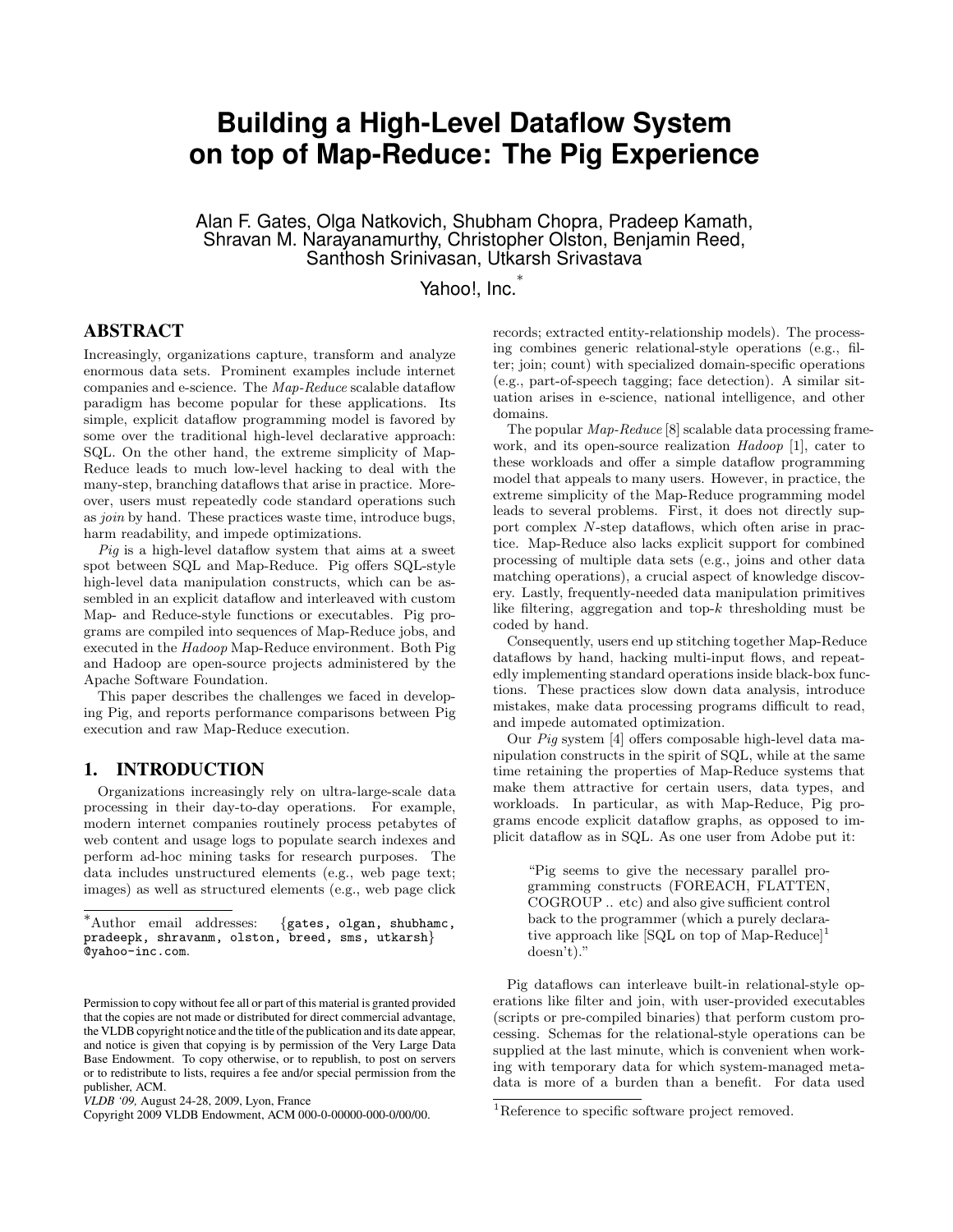exclusively in non-relational operations, schemas need not be described at all.

Pig compiles these dataflow programs, which are written in a language called Pig Latin [15], into sets of Hadoop Map-Reduce jobs, and coordinates their execution. By relying on Hadoop for its underlying execution engine, Pig benefits from its impressive scalability and fault-tolerance properties. On the other hand, Pig currently misses out on optimized storage structures like indexes and column groups. There are several ongoing efforts to add these features to Hadoop.

Despite leaving room for improvement on many fronts, Pig has been widely adopted in Yahoo, with hundreds of users and thousands of jobs executed daily, and is also gaining traction externally with many successful use cases reported. This paper describes the challenges we faced in developing Pig, including implementation obstacles as well as challenges in transferring the project from a research team to a development team and converting it to open-source. It also reports performance measurements comparing Pig execution and raw Hadoop execution.

#### 1.1 Related Work

For the most part, Pig is merely a combination of known techniques that fulfills a practical need. That need appears to be widespread, as several other systems are emerging that also offer high-level languages for Map-Reduce-like environments: DryadLINQ [20], Hive [3], Jaql [5], Sawzall [16] and Scope [6]. With the exception of Sawzall, which provides a constrained filter-aggregate abstraction on top of a single Map-Reduce job, these systems appear to have been developed after or concurrently with Pig. Some of these systems adopt SQL syntax (or a close variant), whereas others intentionally depart from SQL, presumably motivated by scenarios for which SQL was not deemed the best fit.

# 1.2 Outline

Rather than trying to be comprehensive, this paper focuses on aspects of Pig that are somewhat non-standard compared to conventional SQL database systems. After giving an overview of the system, we describe Pig's type system (including nested types, type inference and lazy casting), generation, optimization and execution of query plans in the Map-Reduce context, and piping data through usersupplied executables ("streaming"). We then present performance numbers, comparing Pig execution against handcoded Map-Reduce execution. At the end of the paper, we describe some of our experiences building and deploying Pig, and mention some of the ways Pig is being used (both inside and outside of Yahoo).

# 2. SYSTEM OVERVIEW

The Pig system takes a Pig Latin program as input, compiles it into one or more Map-Reduce jobs, and then executes those jobs on a given Hadoop cluster. We first give the reader a flavor of Pig Latin through a quick example, and then describe the various steps that are carried out by Pig to execute a given Pig Latin program.

EXAMPLE 1. Consider a data set urls: (url, category, pagerank). The following Pig Latin program finds, for each sufficiently large category, the top ten urls in that category by pagerank.



Figure 1: Pig compilation and execution stages.

urls = LOAD 'dataset' AS (url, category, pagerank); groups = GROUP urls BY category; bigGroups = FILTER groups BY COUNT(urls)>1000000; result = FOREACH bigGroups GENERATE group, top10(urls); STORE result INTO 'myOutput';

Some of the salient features of Pig Latin as demonstrated by the above example include (a) a step-by-step dataflow language where computation steps are chained together through the use of variables, (b) the use of high-level transformations, e.g., GROUP, FILTER, (c) the ability to specify schemas as part of issuing a program, and (d) the use of userdefined functions (e.g., top10) as first-class citizens. More details about Pig Latin and the motivations for its design are given in [15].

Pig allows three modes of user interaction:

- 1. Interactive mode: In this mode, the user is presented with an interactive shell (called *Grunt*), which accepts Pig commands. Plan compilation and execution is triggered only when the user asks for output through the STORE command. (This practice enables Pig to plan over large blocks of program logic. There are no transactional consistency concerns, because Hadoop data is immutable.)
- 2. Batch mode: In this mode, a user submits a prewritten script containing a series of Pig commands, typically ending with STORE. The semantics are identical to interactive mode.
- 3. Embedded mode: Pig is also provided as a Java library allowing Pig Latin commands to be submitted via method invocations from a Java program. This option permits dynamic construction of Pig Latin programs, as well as dynamic control flow, e.g. looping for a non-predetermined number of iterations, which is not currently supported in Pig Latin directly.

In interactive mode, two commands are available to help the user reason about the program she is using or creating: DESCRIBE and ILLUSTRATE. The DESCRIBE command displays the schema of a variable (e.g. DESCRIBE urls, DESCRIBE bigGroups). The ILLUSTRATE command displays a small amount of example data for a variable and the variables in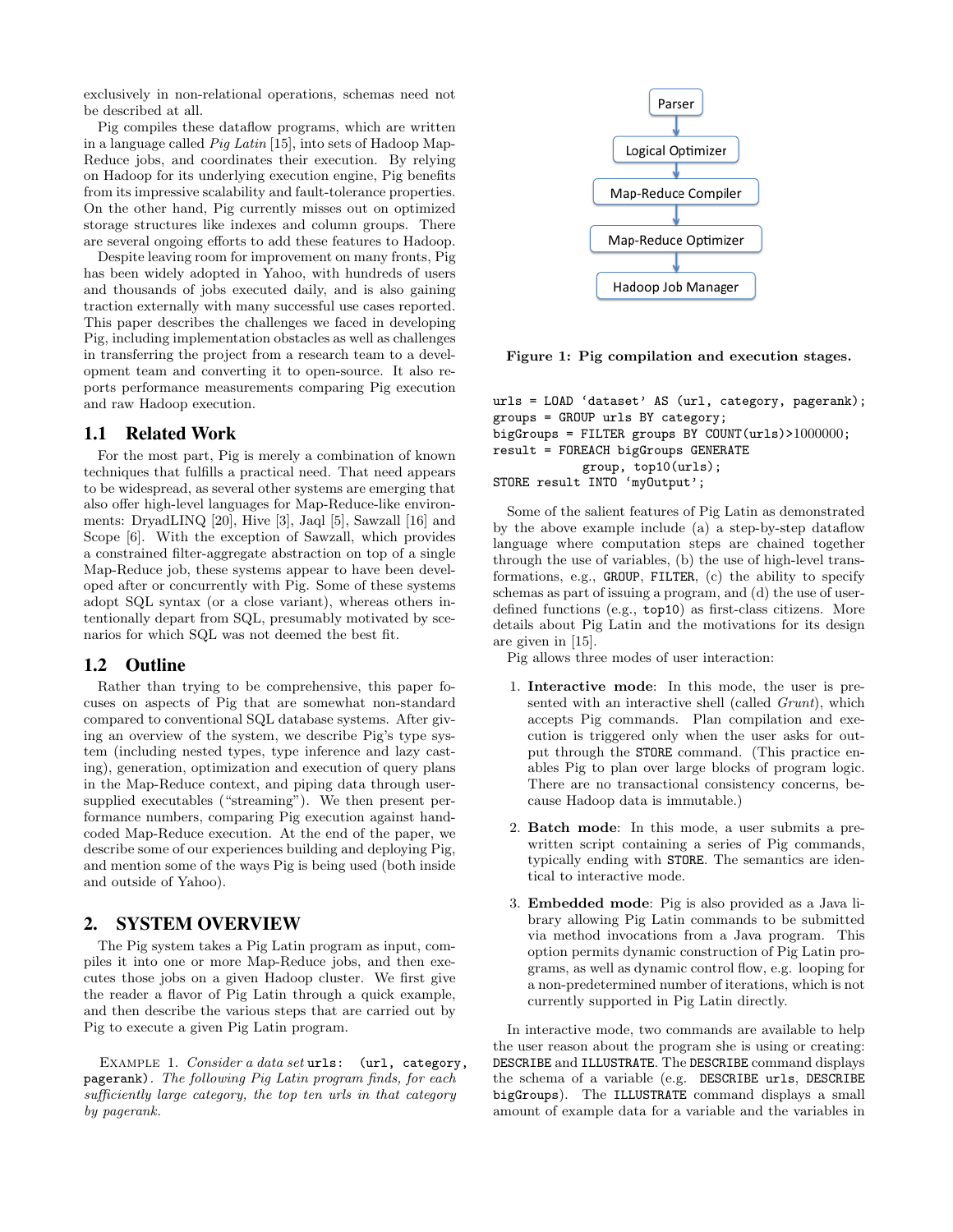its derivation tree, to give a more concrete illustration of the program semantics; the technology behind Pig's example data generator is described in [14]. These features are especially important in the Pig context, given the complexity of dealing with nested data, partially-specified schemas, and inferred types (see Section 3).

Regardless of the mode of execution used, a Pig program goes through a series of transformation steps before being executed, depicted in Figure 1.

The first step is parsing. The parser verifies that the program is syntactically correct and that all referenced variables are defined. The parser also performs type checking and schema inference (see Section 3). Other checks, such as verifying the ability to instantiate classes corresponding to user-defined functions and confirming the existence of streaming executables referenced by the user's program, also occur in this phase. The output of the parser is a canonical logical plan with a one-to-one correspondence between Pig Latin statements and logical operators, arranged in a directed acyclic graph (DAG).

The logical plan generated by the parser is passed through a logical optimizer. In this stage, logical optimizations such as projection pushdown are carried out. The optimized logical plan is then compiled into a series of Map-Reduce jobs (see Section 4), which then pass through another optimization phase. An example of Map-Reduce-level optimization is utilizing the Map-Reduce combiner stage to perform early partial aggregation, in the case of distributive or algebraic [12] aggregation functions.

The DAG of optimized Map-Reduce jobs is then topologically sorted, and jobs are submitted to Hadoop for execution in that order (opportunities for concurrent execution of independent branches are not currently exploited). Pig monitors the Hadoop execution status, and periodically reports the progress of the overall Pig program to the user. Any warnings or errors that arise during execution are logged and reported to the user.

# 3. TYPE SYSTEM AND TYPE INFERENCE

Pig has a nested data model, thus supporting complex, non-normalized data. Standard scalar types of int, long, double, and chararray (string) are supported. Pig also supports a bytearray type that represents a collection of uninterpreted bytes. The type bytearray is also used to facilitate unknown data types and lazy conversion of types, as described in Sections 3.1 and 3.2.

Pig supports three complex types: map, tuple, and bag. map is an associative array, where the key is a chararray and the value is of any type. We chose to include this type in Pig because much of Yahoo's data is stored in this way due to sparsity (many tuples only contain a subset of the possible attributes). tuple is an ordered list of data elements. The elements of tuple can be of any type, thus allowing nesting of complex types. bag is a collection of tuples.

When Pig loads data from a file (and conversely when it stores data into a file), it relies on storage functions to delimit data values and tuples. The default storage function uses ASCII character encoding. It uses tabs to delimit data values and carriage returns to delimit tuples, and left/right delimiters like { } to encode nested complex types. Pig also comes with a binary storage function called BinStorage. In addition, users are free to define their own storage function, e.g., to operate over files emitted by another system, to create data for consumption by another system, or to perform specialized compression. To use a storage function other than the default one, the user gives the name of the desired storage function in the LOAD or STORE command.

# 3.1 Type Declaration

Data stored in Hadoop may or may not have schema information stored with it. For this reason, Pig supports three options for declaring the data types of fields. The first option is that no data types are declared. In this case the default is to treat all fields as bytearray. For example:

```
a = LOAD 'data' USING BinStorage AS (user);
b = 0RDER a BY user;
```
The sorting will be done by byte radix order in this case. Using bytearray as the default type avoids unnecessary casting of data that may be expensive or corrupt the data.

Note that even when types are undeclared, Pig may be able to infer certain type information from the program. If the program uses an operator that expects a certain type on a field, then Pig will coerce that field to be of that type. In the following example, even though addr is not declared to be a map, Pig will coerce it to be one since the program applies the map dereference operator # to it:

```
a = LOAD 'data' USING BinStorage AS (addr);
b = FOREACH a GENERATE addr#'state';
```
Another case where Pig is able to know the type of a field even when the program has not declared types is when operators or user-defined functions (UDFs) have been applied whose return type is known. In the following example, Pig will order the output data numerically since it knows that the return type of COUNT is long:

```
a = LOAD 'data' USING BinStorage AS (user);
```

```
b = GROUP a BY user;
```

```
c = FOREACH b GENERATE COUNT(a) AS cnt;
```

```
d = ORDER c BY cnt;
```
The second option for declaring types in Pig is to provide them explicitly as part of the AS clause during the LOAD:

```
a = LOAD 'data' USING BinStorage
                AS (user:chararray);
```

```
b = 0RDER a BY user;
```
Pig now treats user as a chararray, and the ordering will be done lexicographically rather than in byte order.

The third option for declaring types is for the load function itself to provide the schema information, which accommodates self-describing data formats such as JSON. We are also developing a system catalog that maintains schema information (as well as physical attributes) of non-selfdescribing data sets stored in a Hadoop file system instance.

It is generally preferable to record schemas (via either selfdescription or a catalog) for data sets that persist over time or are accessed by many users. The option to forgo stored schemas and instead specify (partial) schema information through program logic (either explicitly with AS, or implicitly via inference) lowers the overhead for dealing with transient data sets, such as data imported from a foreign source for one-time processing in Hadoop, or a user's "scratch" data files.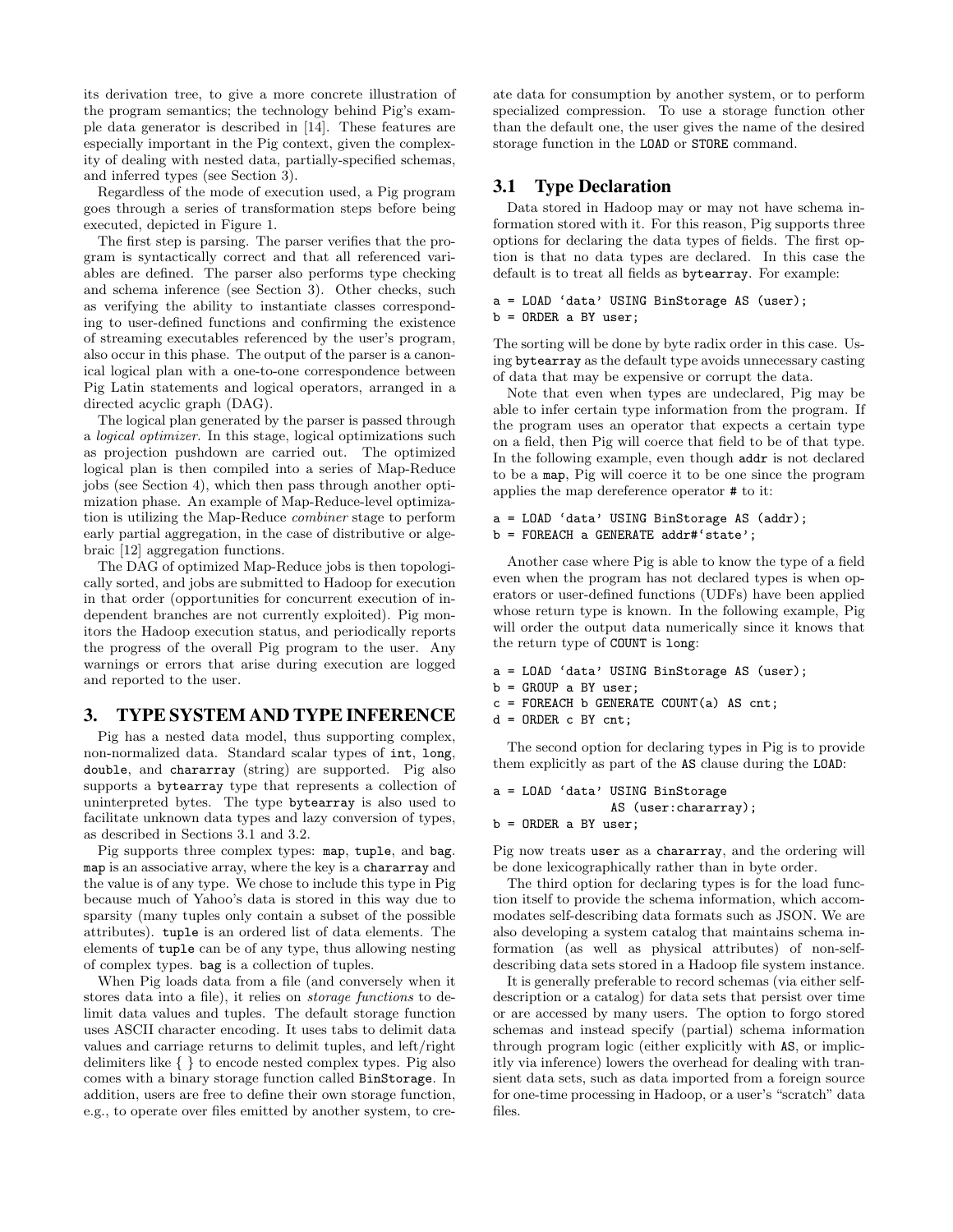

Figure 2: Pig Latin to logical plan translation.

# 3.2 Lazy Conversion of Types

When Pig does need to cast a bytearray to another type because the program applies a type-specific operator, it delays that cast to the point where it is actually necessary. Consider this example:

```
students = LOAD 'data' USING BinStorage
   AS (name, status, possiblePoints, earnedPoints);
paid = FILTER students BY status == 'paid';
gpa = FOREACH paid GENERATE name,
       earnedPoints / possiblePoints;
```
In this example, status will need to be cast to a chararray (since it is compared to constant of type chararray), and earnedPoints and possiblePoints will need to be cast to double since they are operands of the division operator. However, these casts will not be done when the data is loaded. Instead, they will be done as part of the comparison and division operations, which avoids casting values that are removed by the filter before the result of the cast is used.

# 4. COMPILATION TO MAP-REDUCE

This section describes the process of translating a logical query plan into a Map-Reduce execution plan. We describe each type of plan, and then explain how Pig translates between them and optimizes the Map-Reduce plan.

#### 4.1 Logical Plan Structure

Recall from Section 2 that a Pig Latin program is translated in a one-to-one fashion to a logical plan. Figure 2 shows an example. Each operator is annotated with the schema of its output data, with braces indicating a bag of tuples.<sup>2</sup> With the exception of nested plans (Section 5.1.1) and streaming (Section 6), a Pig logical query plan resembles relational algebra with user-defined functions and aggregates.

Pig currently performs a limited suite of logical optimizations to transform the logical plan, before the compilation into a Map-Reduce plan. We are currently enriching the set of optimizations performed, to include standard System-



Figure 3: Map-Reduce execution stages.

R-style heuristics like filter pushdown, among others. Join ordering does not appear to be an important issue in the Pig/Hadoop context, because data is generally kept in nonnormalized form (after all, it is read-only); in practice Pig programs seldom perform more than one join. On the other hand, due to the prevalence of "wide" data tables, we do expect to encounter optimization opportunities of the form studied in the column-store context (e.g. deferred stitching), once column-wise storage structures are added to Hadoop.

#### 4.2 Map-Reduce Execution Model

A Hadoop Map-Reduce job consists of a series of execution stages, shown in Figure 3. The map stage processes the raw input data, one data item at a time, and produces a stream of data items annotated with keys. A subsequent local sort stage orders the data produced by each machine's map stage by key. The locally-ordered data is then passed to an (optional) combiner stage for partial aggregation by key.

The shuffle stage then redistributes data among machines to achieve a global organization of data by key (e.g. globally hashed or ordered). All data received at a particular machine is combined into a single ordered stream in the merge stage. If the number of incoming streams is large (relative to a configured threshold), a multi-pass merge operation is employed; if applicable, the combiner is invoked after each intermediate merge step. Lastly, a reduce stage processes the data associated with each key in turn, often performing some sort of aggregation.

# 4.3 Logical-to-Map-Reduce Compilation

Pig first translates a logical plan into a physical plan, and then embeds each physical operator inside a Map-Reduce stage to arrive at a Map-Reduce plan.<sup>3</sup>

<sup>&</sup>lt;sup>2</sup>Note that the keyword "group" is used both as a command (as in "GROUP D BY ...") and as the automaticallyassigned field name of the group key in the output of a groupby expression (as in "FOREACH E GENERATE group, ...").

<sup>3</sup>Pig can also target platforms other than Map-Reduce. For example, Pig supports a "local" execution mode in which physical plans are executed in a single JVM on one machine (the final physical-to-Map-Reduce phase is not performed in this case). A student at UMass Amherst extended Pig to execute in the Galago [19] parallel data processing environment.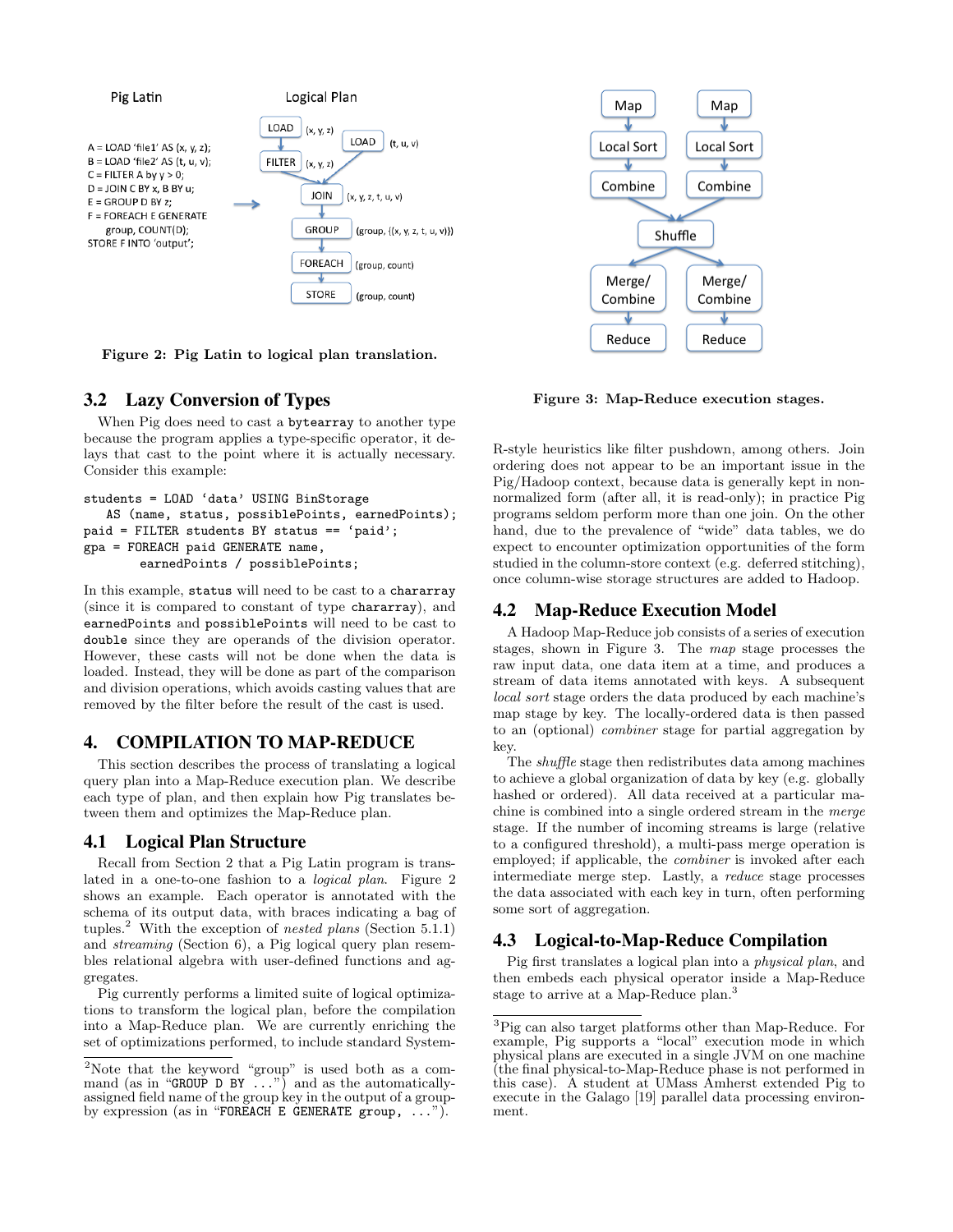



Figure 4: Logical plan to physical plan translation.

Figure 4 shows our example logical plan translated to a physical plan. For clarity each logical operator is shown with an id. Physical operators that are produced by the translation of a logical operator are shown with the same id. For the most part, each logical operator becomes a corresponding physical operator.

The logical (CO)GROUP operator becomes a series of three physical operators: local rearrange, global rearrange, and package. Rearrange is a term that stands for either hashing or sorting by key. The combination of local and global rearrange results in the data being arranged such that all tuples having the same group-by key wind up on the same machine and adjacent in the data stream. In the case of cogrouping multiple incoming streams, the local rearrange operator first annotates each tuple in a way that indicates its stream of origin. The package operator places adjacent same-key tuples into a single-tuple "package," which consists of the key followed by one bag of tuples per stream of origin.

The JOIN operator is handled in one of two ways: (1) rewrite into COGROUP followed by a FOREACH operator to perform "flattening" (see [15]), as shown in Figure 4, which yields a parallel hash-join or sort-merge join, or (2) fragmentreplicate join [10], which executes entirely in the map stage or entirely in the reduce stage (depending on the surrounding operations). The choice of join strategy is controlled via syntax (a future version of Pig may offer the option to automate this choice).

Having constructed a physical plan, Pig assigns physical operators to Hadoop stages (Section 4.2), with the goal of minimizing the number of reduce stages employed. Figure 5 shows the assignment of physical operators to Hadoop stages for our running example (only the map and reduce stages are shown). In the Map-Reduce plan, the local rearrange operator simply annotates tuples with keys and stream identifiers,

Figure 5: Physical plan to map reduce plan translation.

and lets the Hadoop local sort stage do the work. Global rearrange operators are removed because their logic is implemented by the Hadoop shuffle and merge stages. Load and store operators are also removed, because the Hadoop framework takes care of reading and writing data.

#### *4.3.1 Branching Plans*

If a Pig Latin program contains more than one STORE command, the generated physical plan contains a SPLIT physical operator. The following program contains a logical SPLIT command and ends with two STORE commands, one for each branch of the split:

```
clicks = LOAD 'clicks'
           AS (userid, pageid, linkid, viewedat);
SPLIT clicks INTO
          pages IF pageid IS NOT NULL,
           links IF linkid IS NOT NULL;
cpages = FOREACH pages GENERATE userid,
           CanonicalizePage(pageid) AS cpage,
           viewedat;
clinks = FOREACH links GENERATE userid,
           CanonicalizeLink(linkid) AS clink,
           viewedat;
STORE cpages INTO 'pages';
STORE clinks INTO 'links';
```
The Map-Reduce plan for this program is shown in Figure 6 (in this case, we have a "Map-only" plan, in which the Reduce step is disabled). Pig physical plans may contain nested sub-plans, as this example illustrates. Here, the split operator feeds a copy of its input to two nested sub-plans, one for each branch of the logical split operation. (The reason for using a nested operator model for split has to do with flow control during execution, as discussed later in Section 5.1.)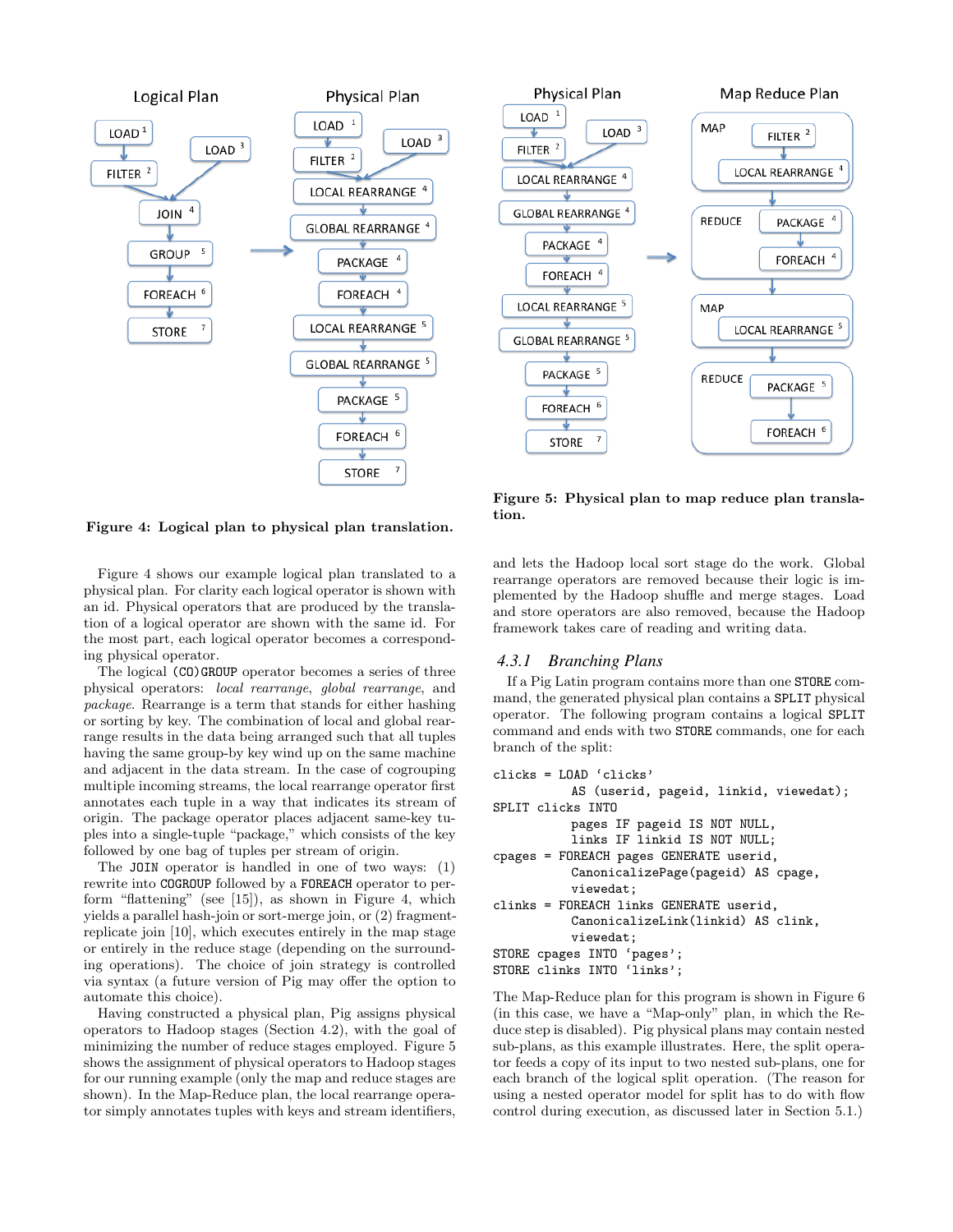

Figure 6: Split operator with nested sub-plans.

The situation becomes tricker if the split propagates across a map/reduce boundary, which occurs in the following example:

```
clicks = LOAD 'clicks'
          AS (userid, pageid, linkid, viewedat);
goodclicks = FILTER clicks BY
           viewedat IS NOT NULL;
bypage = GROUP goodclicks BY pageid;
cntbypage = FOREACH bypage GENERATE group,
          COUNT(goodclicks);
STORE cntbypage INTO 'bypage';
bylink = GROUP goodclicks BY linkid;
cntbylink = FOREACH bylink GENERATE group,
          COUNT(goodclicks);
STORE cntbylink INTO 'bylink';
```
Here there is no logical SPLIT operator, but the Pig compiler inserts a physical SPLIT operator to duplicate the goodclicks data flow. The Map-Reduce plan is shown in Figure 7. Here, the SPLIT operator tags each output tuple with the sub-plan to which it belongs. The MULTIPLEX operator in the Reduce stage routes tuples to the correct sub-plan, which resume where they left off.

The SPLIT/MULTIPLEX physical operator pair is a recent addition to Pig motivated by the fact that users often wish to process a data set in multiple ways, but do not want to pay the cost of reading it multiple times. Of course, this feature has a downside: Adding concurrent data processing pipelines reduces the amount of memory available for each pipeline. For memory-intensive computations, this approach may lead to spilling of data to disk (Section 5.2), which can outweigh the savings from reading the input data only once. Also, pipeline multiplexing reduces the effectiveness of the combiner (discussed next, in Section 4.4), since each run of the combiner only operates on as much data as it can fit into memory. By multiplexing pipelines, a smaller portion of a given pipeline's data is held in memory, and thus less data reduction is achieved from each run of the combiner.

Pig does not currently have an optimizer sophisticated enough to reason about this tradeoff. Thus, Pig leaves the decision to the user. The unit of compilation and execution is a Pig program submitted by the user, and Pig assumes that if the program contains multiple STORE commands they should be multiplexed. If the user does not wish them to be



Figure 7: Split and multiplex operators.

multiplexed, she can submit the pipelines independently as separate Pig programs.

## 4.4 Map-Reduce Optimization and Job Generation

Once a Map-Reduce plan has been generated, there may be room for additional optimizations. Currently only one optimization is performed at this level: Pig breaks distributive and algebraic [12] aggregation functions (such as AVERAGE) into a series of three steps: initial (e.g. generate (sum, count) pairs), intermediate (e.g. combine n (sum, count) pairs into a single pair),  $\text{final}$  (e.g. combine n (sum, count) pairs and take the quotient). $4$  These steps are assigned to the map, combine, and reduce stages respectively.<sup>5</sup>

We have found that using the combiner as aggressively as possible has two benefits. The first is obvious: it typically reduces the volume of data handled by the shuffle and merge phases, which often consume a significant portion of job execution time. Second, combining tends to equalize the amount of data associated with each key, which lessens skew in the reduce phase.

The final compilation step is to convert each Map-Reduce combination (or just Map, if there is no final Reduce) into

<sup>&</sup>lt;sup>4</sup>The separation of initial from intermediate is necessary because recent versions of Hadoop do not guarantee that every tuple will pass through the combiner (these semantics lead to greater flexibility in the Hadoop layer, e.g. bypassing the combiner in cases of a single data item for a given key).

<sup>&</sup>lt;sup>5</sup>Although we could have included this optimization as part of the main plan generation process (i.e. create separate physical operators for the three aggregation steps), we opted to implement it as a separate transformation to make it more modular and hence easier to interleave with other (future) optimizations, and also easy to disable for testing and microbenchmarking purposes.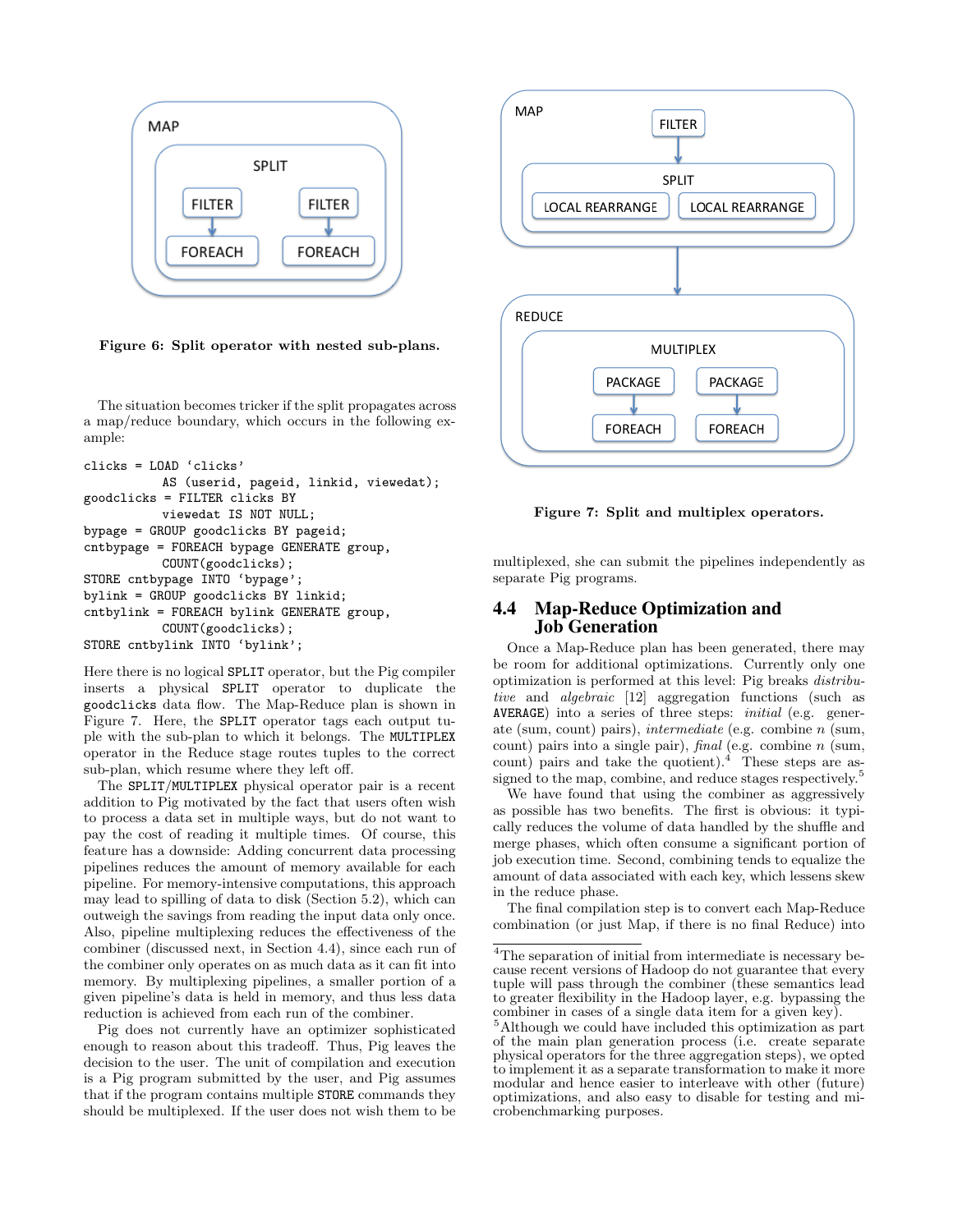a Hadoop job description that can be passed to Hadoop for execution. This step involves generating a Java jar file that contains the Map and Reduce implementation classes, as well as any user-defined functions that will be invoked as part of the job. Currently, the Map and Reduce classes contain general-purpose dataflow execution engines (described next in Section 5), which are configured at runtime to implement the designated plan. In the future we plan to consider code generation (see Section 10).

# 5. PLAN EXECUTION

This section describes the way Pig executes the portion of a physical plan that lies inside a Map or Reduce stage.

#### 5.1 Flow Control

To control movement of tuples through the execution pipeline, we considered both a push model and a pull (iterator) model [11]. We were attracted to the iterator model, which has a simple single-threaded  $6$  implementation that avoids context-switching overhead. Another advantage of the iterator model is that it leads to simple APIs for userdefined functions, which are especially important in the Pig/Hadoop context because of the prevalence of custom processing needs. A push model especially complicates the API (and implementation) of a UDF with multiple inputs. For the same reason, implementing binary operators like fragment-replicate join can be more difficult in the push case.

On the other hand, two drawbacks of the iterator model caused some concern. One drawback in the Pig context is that for operations over a bag nested inside a tuple (e.g. duplicate elimination on a nested bag, aggregation following group-by), the entire bag must be constituted before being passed to the operation. If the bag overflows memory, the cost of spilling to disk must be paid. In practice most operations over bags can make use of the combiner, such that memory overflows are handled by combining tuples rather than spilling the raw data to disk. Indeed, if an operation is not amenable to a combiner (e.g. a holistic UDF) then materializing the entire bag is generally an intrinsic requirement; a push-based implementation would lead to the operation performing its own bag materialization internally. It is preferable for spilling to be managed as part of the built-in infrastructure, for obvious reasons.

Another potential drawback of the iterator model is that if the data flow graph has multiple sinks, then depending on the mechanism used to "pull" data from the sinks, operators at branch points may be required to buffer an unbounded number of tuples. We sidestepped this problem by extending the iterator model as follows. When an operator is asked to produce a tuple, it can respond in one of three ways: (1) return a tuple, (2) declare itself finished, or (3) return a pause signal to indicate that it is not finished but also not able to produce an output tuple at this time. Pause signals propagate down the chain of operators. Their purpose is to facilitate synchronization of multiple branches of a data flow graph, and thereby minimizing buffering of tuples at branch points.

In a Pig physical plan, the outermost data flow graph always has exactly one sink and makes no use of pause signals. Our SPLIT and MULTIPLEX operators (Section 4.3.1) are special operators that behave the same as regular operators from the point of view of the outermost data flow graph, but internally they manage nested, branching data flows with buffering and pause signals. We describe the mechanics of the SPLIT operator (the MULTIPLEX case is similar).

During execution, SPLIT maintains a one-tuple input buffer for each branch of its nested data flow graph (called a sub-flow). If a sub-flow issues a read request to an empty buffer, it receives a pause signal. Each time the SPLIT operator is asked to produce a tuple, it selects a sub-flow and asks the sub-flow's sink operator to produce a tuple. If this operator returns a pause signal, the SPLIT operator moves on to another sub-flow that is not currently paused. If all sub-flows are paused, the SPLIT operator requests a tuple from its parent in the outer data flow graph, places a copy of the returned tuple in each sub-flow's input buffer,<sup>7</sup> sets the status of all sub-flows to "not paused," and proceeds.

#### *5.1.1 Nested Programs*

Pig permits a limited form of nested programming, whereby certain Pig operators can be invoked over bags nested within tuples. For example:

```
clicks = LOAD 'clicks'
```

```
AS (userid, pageid, linkid, viewedat);
byuser = GROUP clicks BY userid;
result = FOREACH byuser {
           uniqPages = DISTINCT clicks.pageid;
           uniqLinks = DISTINCT clicks.linkid;
           GENERATE group, COUNT(uniqPages),
              COUNT(uniqLinks);
```
};

This program computes the number of distinct pages and links visited by each user. The FOREACH operator considers one "user tuple" at a time, and the DISTINCT operators nested inside it operate over the bag of "click tuples" that have been placed into the "user tuple" by the preceding GROUP operator.

In the physical plan Pig generates for the above Pig Latin program, there is an outer operator graph containing a FOREACH operator, which contains a nested operator graph consisting of two pipelines, each with its own DISTINCT and COUNT operator. Execution occurs as follows. When the outer FOREACH operator is asked to produce a tuple, it first requests a tuple  $T$  from its parent (in this case it will be a PACKAGE operator compiled from the GROUP logical operator). The FOREACH operator then initializes a cursor over the bag of click tuples inside  $T$  for the first DISTINCT–COUNT pipeline and requests a tuple from the bottom of the pipeline (the COUNT operator). This process is repeated for the second DISTINCT–COUNT pipeline, at which point the FOREACH operator constructs its output tuple (the group key plus the two counts) and returns it.

A more complex situation arises when the nested plan is not two independent pipelines (as above), but rather a single branching pipeline, as in the following example:

<sup>6</sup> "Streaming" constitutes an exception to our singlethreaded execution model; see Section 6.

<sup>&</sup>lt;sup>7</sup>The semantics of the pause signal ensure that if all subflows are paused, then all input buffers are empty and ready to be populated with a new tuple.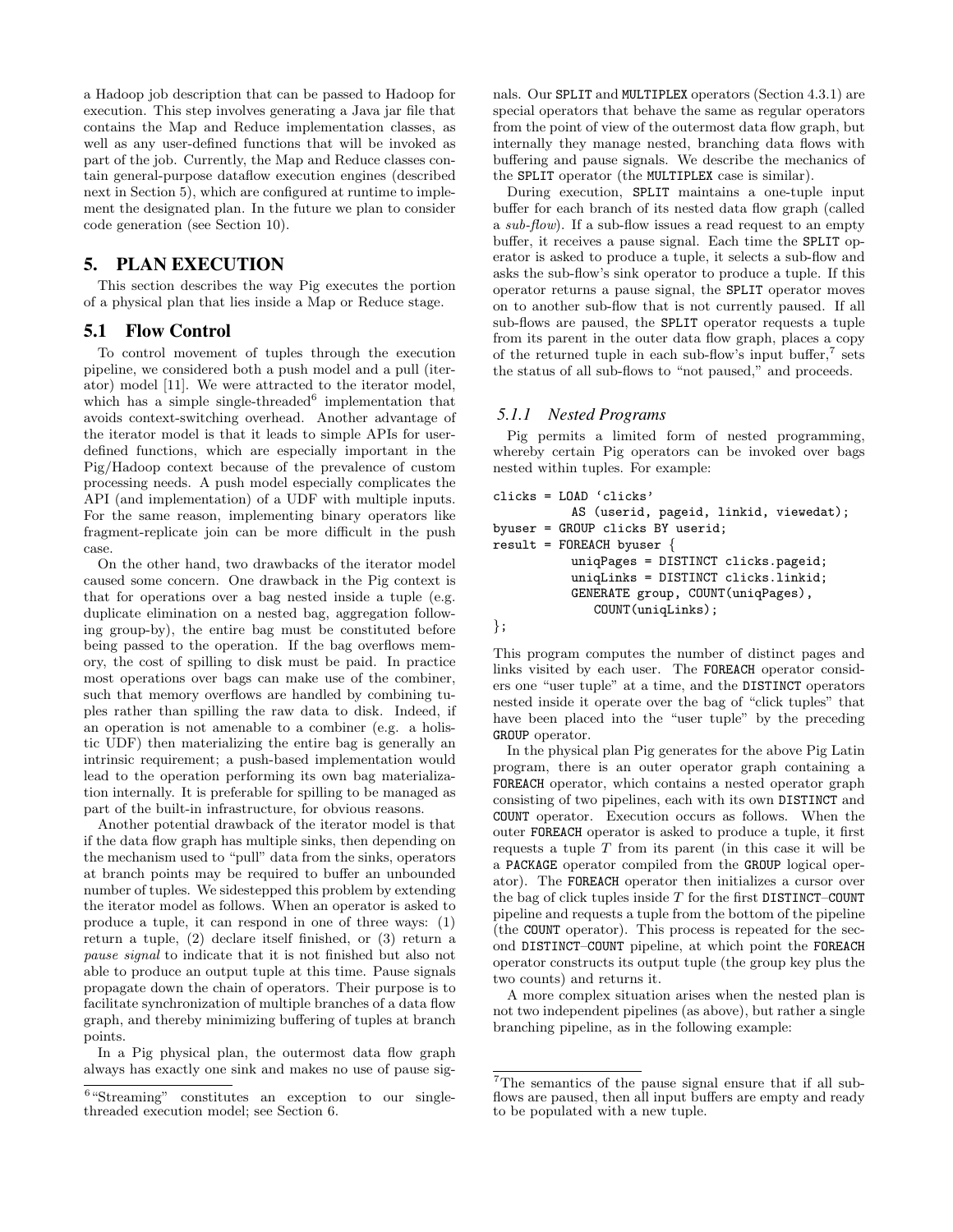```
clicks = LOAD 'clicks'
          AS (userid, pageid, linkid, viewedat);
byuser = GROUP clicks BY userid;
result = FOREACH byuser {
          fltrd = FILTER clicks BY
              viewedat IS NOT NULL;
          uniqPages = DISTINCT fltrd.pageid;
           uniqLinks = DISTINCT fltrd.linkid;
           GENERATE group, COUNT(uniqPages),
              COUNT(uniqLinks);
};
```
Pig currently handles this case by duplicating the FILTER operator and producing two independent pipelines, to be executed as explained above. Although duplicating an operator obviously leads to wasted CPU effort, it does allow us to conserve memory by executing only one pipeline at a time and thus reduces the danger of triggering a spill. (Indeed, in the above examples, each pipeline may have a substantial memory footprint due to the DISTINCT operator, which buffers tuples internally.) This approach seems to work well for the use cases we have encountered so far.

# 5.2 Memory Management

Following Hadoop, Pig is implemented in Java. We have encountered many of the same difficulties related to Java memory management during query processing as [18]. The difficulties stem from the fact that Java does not allow the developer to control memory allocation and deallocation directly, whereas traditional database memory management techniques rely on the ability to control memory allocation to individual tasks, control when memory is deallocated, and accurately track memory usage.

A naive option is to increase the JVM memory size limit beyond the physical memory size, and let the virtual memory manager take care of staging data between memory and disk. Our experiments have confirmed the common wisdom that doing so leads to very severe performance degradation.

Even the appealing option of specifying a large JVM size but attempting to spill large bags before the physical memory size is reached turns out to be problematic. We have found that in practice it is generally better to return an "out-of-memory" error so that an administrator can adjust the memory management parameters and re-submit the program, compared to getting mired in long periods of thrashing that may go undetected. This trial-and-error approach to memory management is rare but does occur, and appears difficult to avoid altogether when running in a Java environment.

Most memory overflow situations in Pig arise due to materialization of large bags of tuples between and inside operators, and our memory management approach focuses on dealing with large bags. As alluded to in Section 5.1.1, Pig sometimes needs to materialize large bags inside its execution pipeline for holistic bag-wise computations. (Examples include the median function, and production of the crossproduct of two bags of tuples with a common key for the inner loop of sort-merge join.) The collective size of bags in the system at a given time may exceed available memory.

Pig uses Java's MemoryPoolMXBean class to be notified of a low memory situation. This class allows the program to register a handler which gets notified when a configurable memory threshold is exceeded. In the event of a notification,

Pig scans the list of registered bags (sorted in descending order of their estimated memory size) and spills the bags in sequence until it has recovered a configurable fraction of memory.

In the general context there is no efficient way to determine the number of bytes used by a particular bag. Hence Pig estimates bag sizes by sampling a few tuples, determining their size (by walking the nested data structures until primitive types of known size are encountered), and scaling up by the bag's cardinality.

Pig's memory manager maintains a list of all Pig bags created in the same JVM, using a linked list of Java WeakReferences. (The use of WeakReference ensures that the memory management list does not prevent garbage collection of bags no longer in use (dead bags), and also permits the memory manager to discover that a bag is dead so that it can be removed from the list.) The list of registered bags can grow very large and can itself consume significant memory resources. (Most bags turn out to be small and do not require spilling, but it is difficult to differentiate them a priori.) The size of the bag list is controlled in two ways: (1) when the memory manager adds a bag to the list, it looks for dead bags at the head of the list and removes them, (2) when the low-memory handler is activated and the list is sorted by bag size for spilling, all dead bags are removed. The process of sorting the bag list can be time-consuming, and blocks concurrent access to the list. New bags cannot be created during the sort and spill operations.

## 6. STREAMING

One of the goals of Pig is to allow users to incorporate custom code wherever necessary in the data processing pipeline. User-defined functions (UDFs) provide one avenue for including user code. But UDFs must be written in Java<sup>8</sup> and must conform to Pig's UDF interface. Streaming<sup>9</sup> allows data to be pushed through external executables as part of a Pig data processing pipeline. Thus users are able to intermix relational operations like grouping and filtering with custom or legacy executables.

Streaming executables receive their input from standard input or a file, and write output either to standard output or to a file. Special Pig Latin syntax is used to designate a streaming executable, specify the input and output pathways (including filenames, if applicable), and specify the input and output data formats used by the executable. In Pig Latin, inputs and outputs of streaming steps are semantically and syntactically the same as regular Pig data sets, and hence streaming operations can be composed with other Pig operations like FILTER and JOIN.

#### 6.1 Flow Control

A UDF has synchronous behavior: when invoked on a given input data item, it produces an output data item (the output may be of a complex type, e.g. bags of tuples) and then returns control to the caller. In contrast, a streaming executable behaves asynchronously. It may consume many tuples before outputting any (blocking behavior), or conversely it may generate many tuples while consuming few.

 ${}^{8}{\rm We}$  would like to expand UDFs to allow languages beyond Java; see Section 10.

<sup>9</sup>Pig Streaming is inspired by Hadoop Streaming, which permits an external executable to serve as a Map or Reduce function.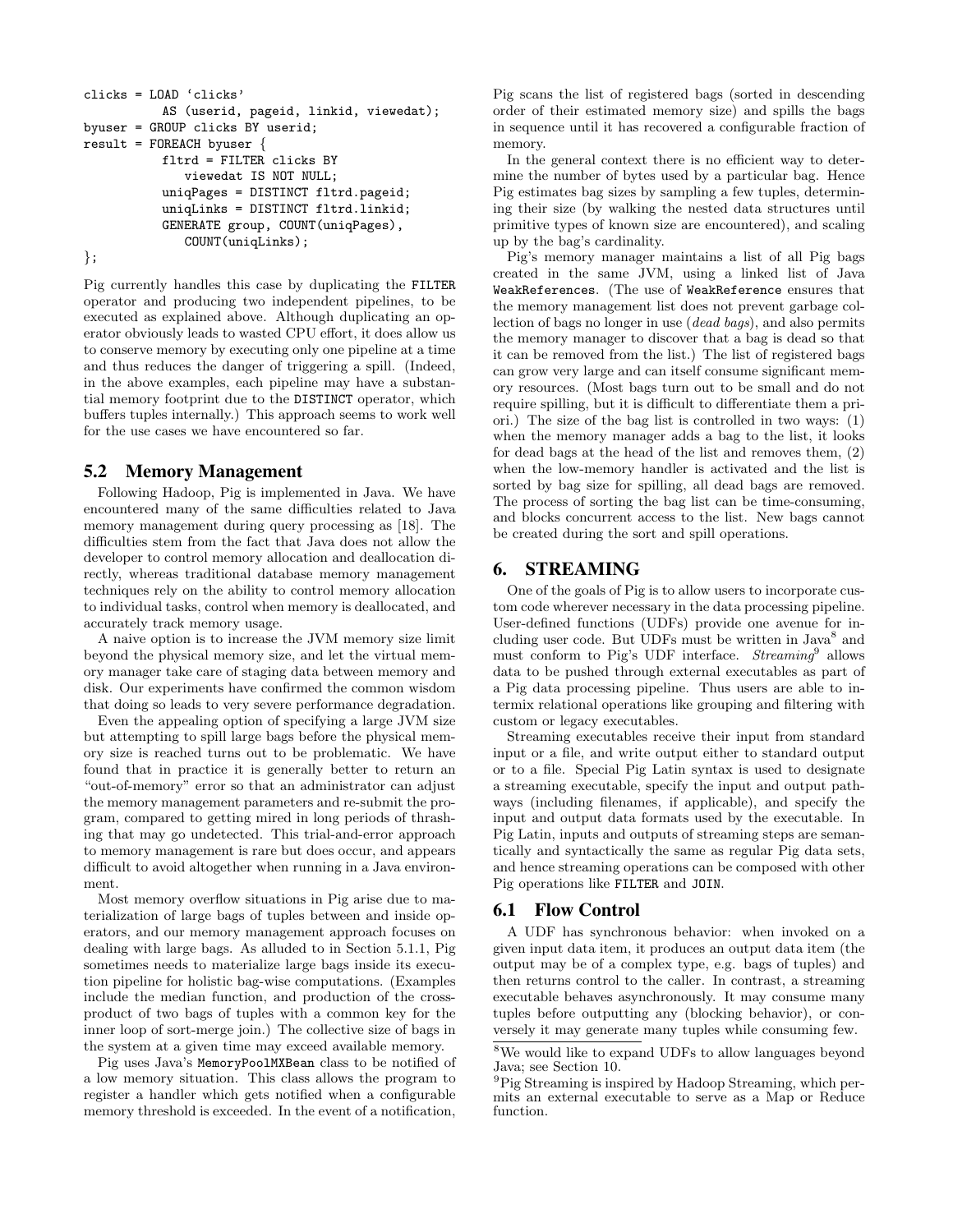

Figure 8: Data flow between a stream operator and its external executable.

One of the challenges in implementing streaming in Pig was fitting it into the iterator model of Pig's execution pipeline (Section 5.1). Due to the asynchronous behavior of the user's executable, a STREAM operator that wraps the executable cannot simply pull tuples synchronously as it does with other operators because it does not know what state the executable is in. There may be no output available at the moment, and the cause may be either: (1) the executable is waiting to receive more input, or (2) the executable is still busy processing prior inputs. In the former case, the stream operator needs to push new data to the operator in order to induce it to produce data. In the latter case, the stream operator should wait.

In a single-threaded operator execution model, a deadlock can occur if the Pig operator is waiting for the external executable to consume a new input tuple, while at the same time the executable is waiting for its output to be consumed (to control its output buffering). Hence we made an exception in our single-threaded execution model to handle STREAM operators. Each STREAM operator creates two additional threads: one for feeding data to the external executable, and one for consuming data from the executable. Incoming and outgoing data is kept in queues, as shown in Figure 8. When a STREAM operator is asked to produce an output tuple, it blocks until a tuple is available on the executable's output queue (or until the executable terminates). Meanwhile, the STREAM operator monitors the executable's input queue; if there is space it requests a tuple from the parent operator and places it in the queue.

#### 7. PERFORMANCE

In the initial implementation of Pig, functionality and proof of concept were considered more important than performance. As Pig was adopted within Yahoo, better performance quickly became a priority. We designed a publiclyavailable benchmark called Pig Mix [2] to measure performance on a regular basis so that the effects of individual code changes on performance could be understood. Pig Mix exercises a wide range of Pig's functionality, and is roughly representative of the way Pig is used in Yahoo. (Actual programs and data could not be used, for confidentiality reasons.) Pig Mix consists of a suite of Pig programs and associated data sets, and also includes a raw Map-Reducelevel implementation of each of the programs.

# 7.1 Pig Features Exercised

The Pig features included in the Pig Mix benchmark were selected by developers, based on inspecting Pig programs collected from users. The aim was to include features that are representative of typical use cases. Some key features included in Pig Mix at present include:

- Joins (distributed hash-sort-merge join as well as fragment-replicate join).
- Grouping and cogrouping, including GROUP ALL in which all tuples are collected into a single group (e.g. to enable summing of values across all tuples).
- Distinct aggregation.
- Nested statements inside a FOREACH expression (see Section 5.1.1).
- ORDER BY, both on single and multiple fields.
- UNION, DISTINCT and SPLIT.
- Data containing nested types.

The Pig Mix benchmark consists of twelve Pig programs designed to collectively test the above features. For each Pig program, the Pig Mix has a corresponding group of Hadoop Map-Reduce programs (with the Map and Reduce functions written in Java). These Java Map-Reduce programs were written assuming a basic level of Map-Reduce programming expertise. In most of the cases, it would be possible to write a more performant Java program given additional time and effort. The decision to use a "basic" Map-Reduce programming style is based on the assumption that this is the typical alternative to writing Pig Latin programs. For example, many users do not have knowledge of advanced sorting and join algorithms. Even users who have this knowledge often are unwilling to spend additional time and effort to optimize their programs and debug the resulting complex designs.

#### 7.2 Data Generator

Pig Mix includes a data generator that produces data with similar properties to Yahoo's proprietary data sets that are commonly processed using Pig. Some salient features of real data used by Pig, which the data generator attempts to emulate, are:

- A mixture of string, numeric (mostly integer), and map types.
- The use of doubly-nested types, particularly bags of maps.
- While 10% of the fields in user data are complex types such as maps and bags, the data in these fields often accounts for 60-80% of the data in the tuple.
- Fields used as group and join keys typically have a heavytailed distribution. (This aspect is especially important to capture, as it poses a particular challenge for parallel group-by and join algorithms due to skew.)

#### 7.3 Benchmark Results

Figure 9 shows the result of running the Pig Mix benchmark on different versions of Pig developed over time. These benchmarks were run on a cluster of 26 machines; each machine has two dual-core Xeon processors, 4GB RAM, and was running Linux RHEL4. The key improvements associated with each version are: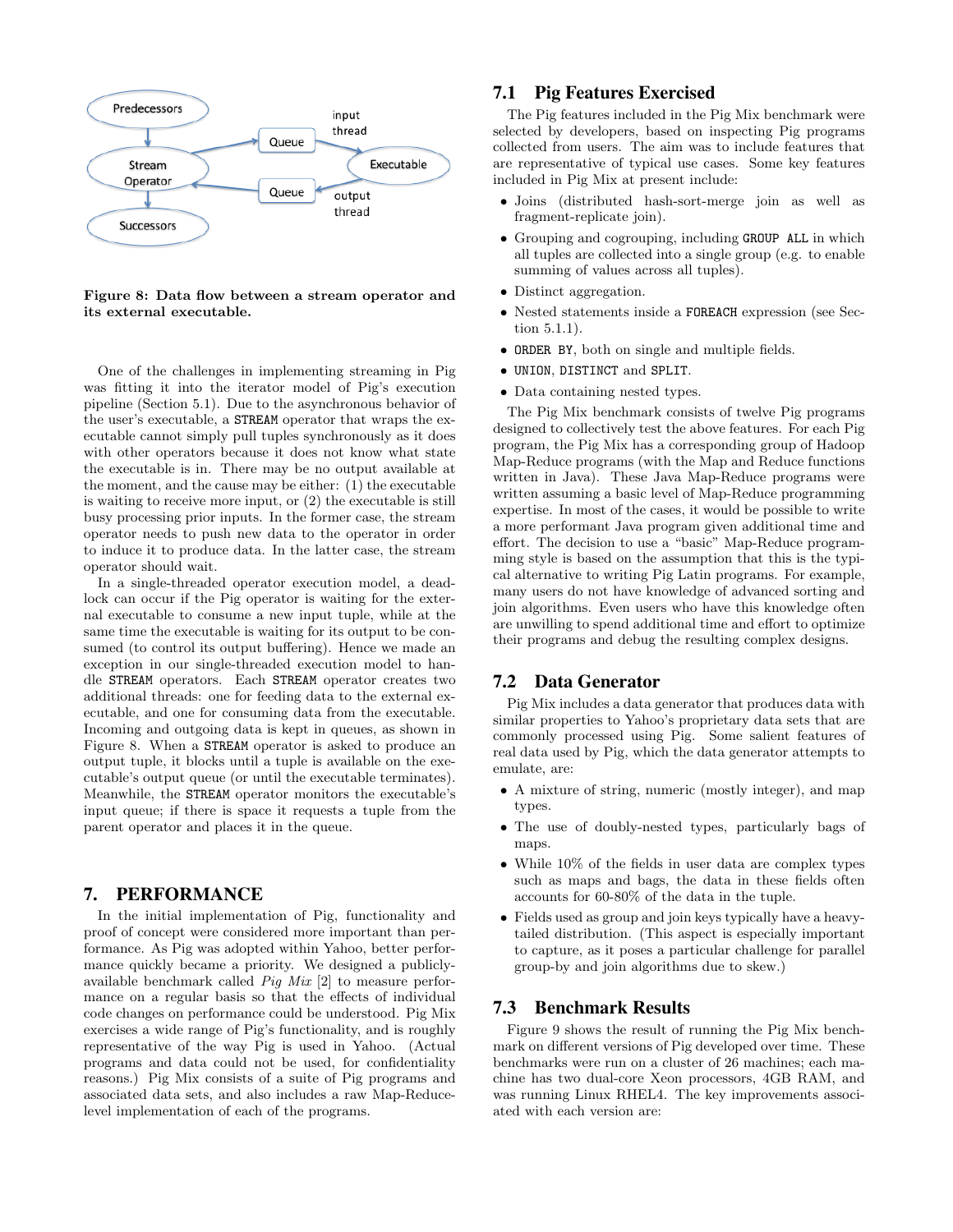

Figure 9: Pig Mix benchmark results, across several versions of the Pig software.

- September 11, 2008: Initial Apache open-source release.
- November 11, 2008: Enhanced type system, rewrote execution pipeline, enhanced use of combiner.
- January 20, 2009: Rework of buffering during data parsing, fragment-replicate join algorithm.
- February 23, 2009: Rework of partitioning function used in ORDER BY to ensure more balanced distribution of keys to reducers.
- April 20, 2009: Branching execution plans (Section 4.3.1).

The vertical axis of Figure 9 shows the ratio of the total running time for the twelve Pig programs (run in serial fashion), to the total running time for the corresponding Map-Reduce programs, on the same hardware. A value of 1.0 would represent parity between the Pig execution times and the raw Map-Reduce times, and our goal is to reach and then exceed<sup>10</sup> that mark. The current performance ratio of 1.5 represents a reasonable tradeoff point between execution time and code development/maintenance effort that many users have found acceptable, as our adoption numbers show.

# 8. ADOPTION

Pig has reached wide adoption in Yahoo. At the time of this writing (June 2009), roughly 60% of ad-hoc Hadoop jobs are submitted via Pig. Moreover, several production system projects have adopted Pig for their data processing pipelines, with 40% of production Hadoop jobs now coming through Pig. We expect adoption to increase further with many new users moving to Hadoop, and Pig becoming more robust and performant.

Projects that construct data processing pipelines for production systems are attracted to Pig by the fast development cycle, extensibility via custom code, protection against Hadoop changes, and ease of debugging. Ad-hoc data analysis projects such as user intent analysis are attracted to Pig because it is easy to learn, results in compact readable code, provides fast iteration through different versions of algorithms, and allows for easy collaboration among researchers.

We have also seen steady user growth outside of Yahoo. Uses of Pig we have head about include log processing and aggregation for data warehousing, building text indexes (a.k.a. inverted files), and training collaborative filtering models for image and video recommendation systems. Quoting from a user who implemented the PLSA E/M collaborative filtering algorithm [13] in Pig Latin:

"The E/M algorithm was implemented in pig in 30-35 lines of pig-latin statements. Took a lot less compared to what it took in implementing the algorithm in Map-Reduce Java. Exactly that's the reason I wanted to try it out in Pig. It took 3-4 days for me to write it, starting from learning pig."

## 9. PROJECT EXPERIENCE

The development of Pig is different from projects worked on by many in the Pig team in that it is a collaboration between research and development engineering teams, and also that it is an open-source project.

Pig started as a research project at Yahoo. The project attracted a couple of high-profile customers that were able to accomplish real work using the system. This convinced management to convert the prototype into a production system and build a dedicated development engineering team. While transitioning a project from one team to another can be a tricky process, in this case it went well. The teams were able to clearly define their respective roles, establish good bidirectional communication, and gain mutual respect. Sharing a common background helped. Both teams spoke the same language of relational databases. While an asset for the transition, this proved to be a mild limitation for further work as neither team had a good understanding of nondatabase workloads such as building search indices or doing web crawls. During the transition period that lasted for about six months, both teams were actively involved in the process. The research team transitioned the project knowledge while still supporting the customers and the development team gradually took over the development and support. The research team is still actively involved in the project by building systems that rely on Pig, providing suggestions for future work, and promoting Pig both within Yahoo and outside.

Being open-source was a stated goal of the project from the beginning. In September 2007, Pig was accepted as a project by the Apache Incubator. This required Pig developers to learn the Apache methodology and to adapt to the open-source collaborative model of decision making. This resulted in the Pig committers being slow to integrate new users, review patches, and answer user and developer questions. As a result, Pig lost some potential developers and users in the process. With time and some frank and helpful feedback from users, the situation improved and we developed a small but fairly active user and development community. The project's first non-Yahoo committer joined after eight months. He contributed several significant modules to Pig including the initial implementation of the typechecker and a framework for comparing and validating execution

 $^{10}\mathrm{In}$  the future Pig may incorporate sophisticated databasestyle optimizations that a typical Map-Reduce programmer would not undertake due to lack of time or expertise. Additionally, Pig removes the requirement of hard-coded query execution strategies that raw Map-Reduce programming imposes, raising the possibility of adjusting query execution plans over time to suit shifting data and system properties.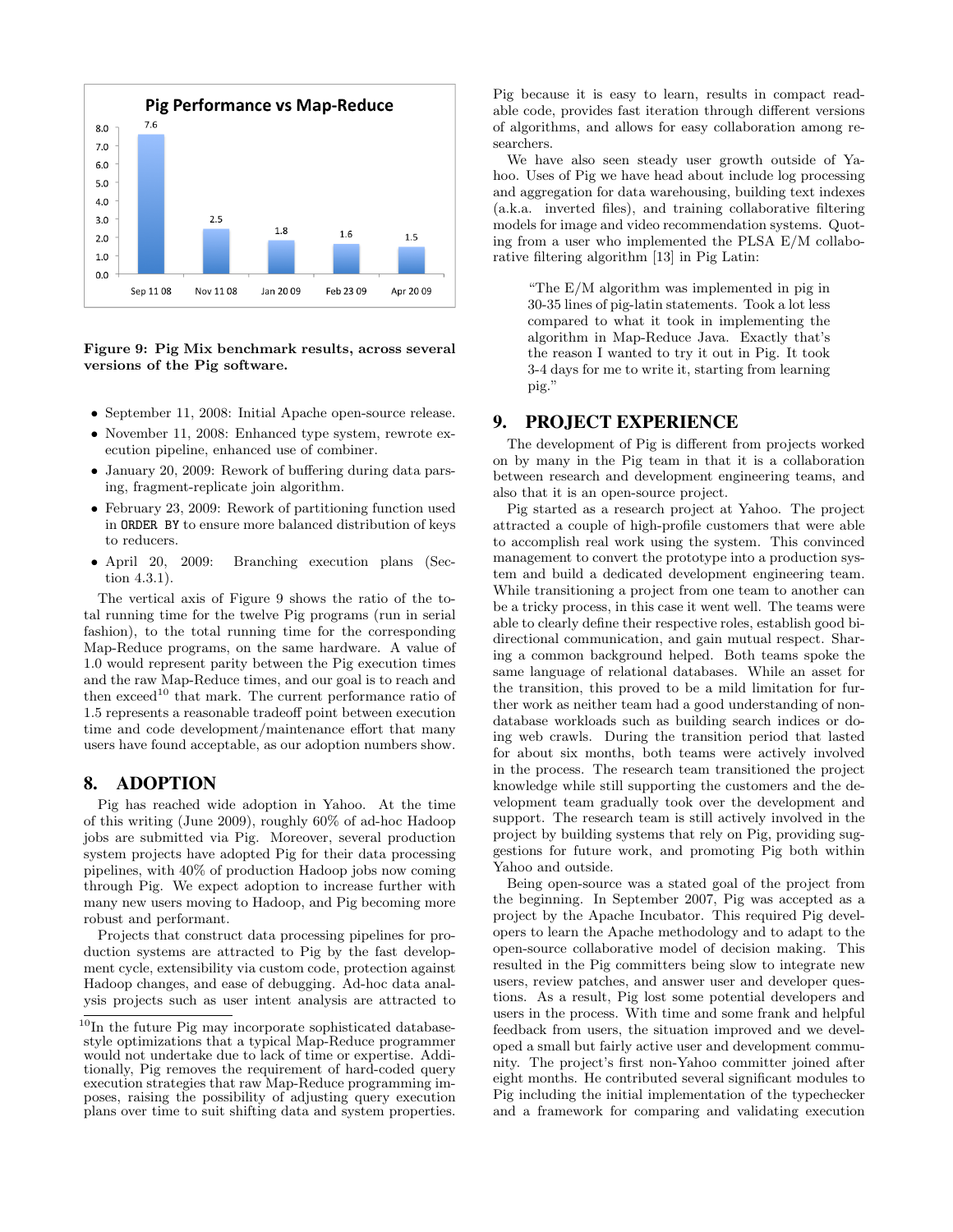plans. Our progress allowed the project to successfully graduate from the Apache Incubator and in October 2008 Pig became a Hadoop subproject. As noted in Section 8, we have an active user community that is doing interesting work with the system and providing mostly positive feedback. The development community, on the other hand, consists mostly of Yahoo engineers—a trend we have not been able to change so far. Pig is a very young project and we are hoping that being part of Hadoop will help us to attract new users as well as engineering talent.

We have found that being an open-source project has several benefits. First, being out in the open means that Pig is known both in the academic and development communities. Universities are teaching courses and sponsoring projects related to Pig. This helps our recruiting efforts as more potential developers are familiar with the project, think it is exciting, and want to be part of it.

A second, related benefit to being open is that we are able to collaborate across various companies. An example of this collaboration is a joint undertaking by Cloudera [7] and Yahoo to provide training for Pig. We have also been able to work with other Apache projects, such as Hive, sharing experiences and ideas.

Choosing Apache in particular as an open-source community has benefits. Apache provides firm guidance on an open-source development methodology (such as requiring code reviews, making decisions by consensus, and rigorous use of unit tests) that helped smooth our transition from a corporate development methodology to an open-source community based methodology. We feel that, as a team, we have taken the first steps in this conversion, though we need to become better at making sure all decisions are made in an open, community based manner.

# 10. FUTURE WORK

There are a number of areas under consideration for future development:

- Query optimization. We have begun work on a rulebased query optimizer that allows simple plan rearrangement optimizations (such as pushing inexpensive filters below joins) and very basic join selection. Research is being done on a more sophisticated optimizer that would enable both rule- and cost-based optimizations.
- Non-Java UDFs. We have begun work on removing the restriction that UDFs must be written in Java. We plan to write this in such a way that adding bindings for new languages will be minimal.
- SQL interface. SQL is a good fit for many scenarios, and is an established standard. We plan to add a SQL parser to Pig so that it will be able to accept programs in either Pig Latin or SQL.
- Grouping and joining of pre-partitioned/sorted data. Many data sets are kept partitioned and/or sorted in a way that can avoid having to shuffle data to perform grouping and joining. We are developing a metadata facility for Hadoop to keep track of such physical data attributes (as well as logical schema information), as a first step for Pig to be able to exploit physical data layouts.
- Skew handling. Parallel query processing algorithms like group-by and join are susceptible to skew, and we have experienced performance problems due to data skew

with Pig at Yahoo. One particularly challenging scenario occurs when a join is performed, and a few of the join keys have a very large number of matching tuples, which must be handled by a single node in our current implementation, sometimes causing Pig to spill to disk. We are studying skew handling options, including ones that divide the responsibility for a single join key among multiple nodes [9].

• Code generation. Recall from Section 4.4 that Pig currently relies on a generic dataflow engine inside the Map and Reduce portions of a Hadoop job. We are considering the option of code generation [17], which might yield substantial performance benefits and enable Pig to close the gap with raw Map-Reduce.

# Acknowledgements

Pig is an open-source project, and thus has numerous users and contributors from many organizations, all of whom we would like to thank for their contributions and feedback. In particular, we would like to acknowledge Arun Murthy for his work doing the initial implementation of Pig Streaming, Pi Song for contributing the type checker to Pig 0.2.0, Paolo D'alberto for his many suggestions on how to improve Pig's parsing and semantic checking, Daniel Dai for his work on LIMIT and his tireless support for running Pig on Windows, and Gunther Hagleitner and Richard Ding for their work on branching plans. We would also like to thank Prasenjit Mukherjee for sharing his experience implementing Hoffmann's PLSI algorithm in Pig Latin.

We are particularly grateful to our early-adopter user base at Yahoo, especially David "Ciemo" Ciemiewicz for his willingness to try early prototypes and provide a great deal of useful feedback, and for being a tireless advocate of Pig.

Lastly, we thank Sihem Amer-Yahia and Mike Carey for valuable feedback on an earlier draft of this paper.

### 11. REFERENCES

- [1] Hadoop: Open-source implementation of MapReduce. http://hadoop.apache.org.
- [2] Pig Mix Benchmark. http://wiki.apache.org/pig/PigMix.
- [3] The Hive Project. http://hadoop.apache.org/hive/.
- [4] The Pig Project. http://hadoop.apache.org/pig.
- [5] K. Beyer, V. Ercegovac, and E. Shekita. Jaql: A JSON query language. http://www.jaql.org/.
- [6] R. Chaiken, B. Jenkins, P. Larson, B. Ramsey, D. Shakib, S. Weaver, and J. Zhou. SCOPE: Easy and efficient parallel processing of massive data sets. In Proc. VLDB, 2008.
- [7] Cloudera. http://www.cloudera.com.
- [8] J. Dean and S. Ghemawat. MapReduce: Simplified data processing on large clusters. In Proc. OSDI, 2004.
- [9] D. J. DeWitt, J. F. Naughton, D. A. Schneider, and S. Seshadri. Practical skew handling in parallel joins. In Proc. VLDB, 1992.
- [10] R. Epstein, M. Stonebraker, and E. Wong. Distributed query processing in a relational data base system. In Proc. ACM SIGMOD, 1978.
- [11] G. Graefe. Volcano an extensible and parallel query evaluation system. IEEE TKDE, 6(1), 1994.
- [12] J. Gray, S. Chaudhuri, A. Bosworth, A. Layman, D. Reichart, M. Venkatrao, F. Pellow, and